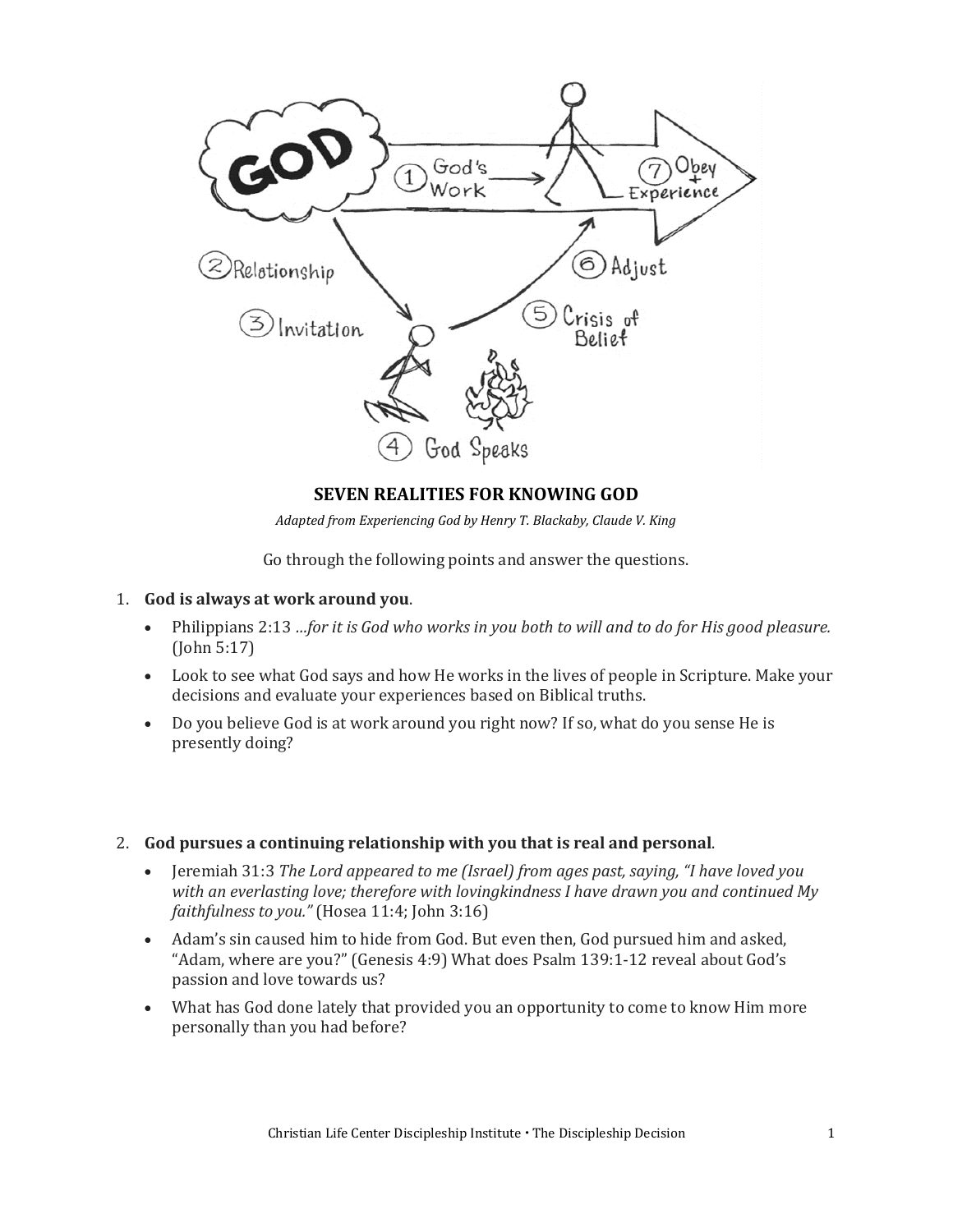- 3. **God invites you to become involved with Him in His work**.
	- John 5:17, 19-20 *But Jesus answered them, "My Father has been working until now, and I have been working." …Then Jesus answered and said to them, "Most assuredly, I say to you, the Son can do nothing of Himself, but what He sees the Father do; for whatever He does, the Son also does in like manner. For the Father loves the Son, and shows Him all things that He Himself does; and He will show Him greater works than these,…"* (John 14:21)
	- Is God inviting you to join Him in His activity? If so, what is He asking you to do?
- 4. **God speaks by the Holy Spirit through the Bible, prayer, circumstances, and the church to reveal Himself, His purposes, and His ways**.
	- John 16:13 *However, when He, the Spirit of truth, has come, He will guide you into all truth; for He will not speak on His own authority, but whatever He hears He will speak; and He will tell you things to come.*
	- Learn to hear and identify His voice. 1 Kings 19:11-12 *…and after the earthquake a fire, but the Lord was not in the fire; and after the fire a still small voice.*
	- Have you heard God speak to you recently? If so, what did He say? What have you done in response?

## 5. **God's invitation for you to work with Him always leads you to a crisis of belief that requires faith and action**.

- Hebrews 11:6 *But without faith it is impossible to please Him, for he who comes to God must*  believe that He is, and that He is a rewarder of those who diligently seek Him. (James 2:17-26)
- An encounter with God requires faith because they are God sized. What you do in response to God's invitation reveals what you believe about God. True faith requires action!
- Read Mark 9:21-24. Notice the father's response when Jesus said to him, *"If you can believe, all things are possible to him who believes." Immediately the father of the child cried out and said with tears, "Lord, I believe; help my unbelief!"*
- Are you presently experiencing a crisis of belief? If so, why?

## 6. **You must make major adjustments in your life to join God in what He is doing**.

• You cannot stay where you are and go with God at the same time. Jim Eliot, missionary to Quichua tribe in South America, said, "He is no fool who gives what he cannot keep to gain what he cannot lose."